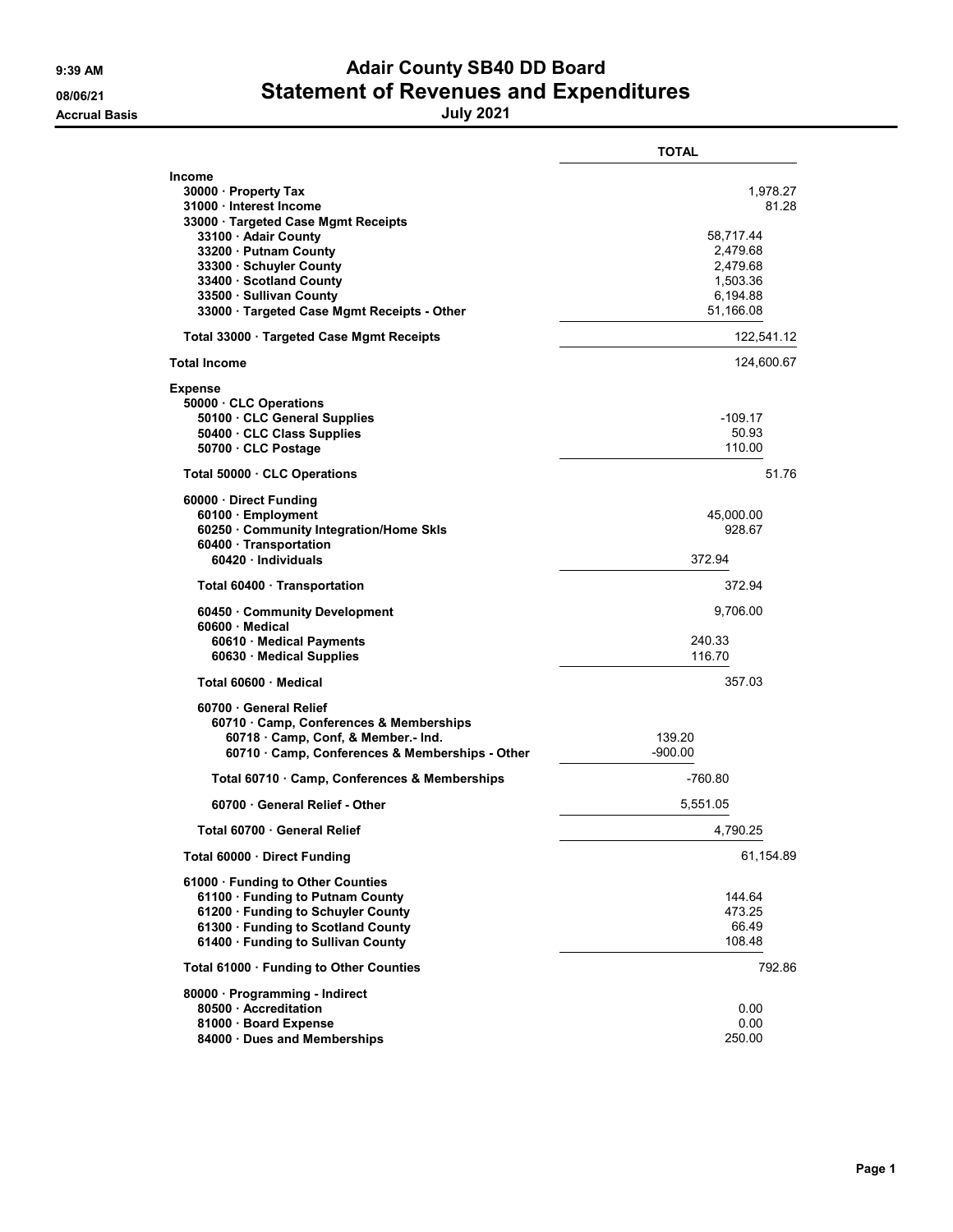## 9:39 AM **Adair County SB40 DD Board** 08/06/21 Statement of Revenues and Expenditures

|                                                                                                                                                  | TOTAL                                      |
|--------------------------------------------------------------------------------------------------------------------------------------------------|--------------------------------------------|
| 85000 Employee Travel<br>71150 · TCM Adair Mileage<br>72150 · TCM Putnam Mileage<br>73150 · TCM Schuyler Mileage<br>75150 · TCM Sullivan Mileage | 413.73<br>127.68<br>26.88<br>235.20        |
| Total 85000 · Employee Travel                                                                                                                    | 803 49                                     |
| 87000 Office Expenses<br>87100 · Office Supplies<br>87120 Office Supplies-McPherson                                                              | 434.58                                     |
| Total 87100 · Office Supplies                                                                                                                    | 434.58                                     |
| 87200 · Postage<br>87210 Postage-General<br>87220 · Postage-TCM                                                                                  | 0.00<br>0.00                               |
| Total 87200 · Postage                                                                                                                            | 0.00                                       |
| 87400 Copier<br>87410 Copier-Country Club<br>87420 · Copier-McPherson                                                                            | 252.00<br>90.11                            |
| Total 87400 · Copier                                                                                                                             | 342.11                                     |
| 87700 · Building Maintenance<br>87710 Janitorial<br>87711 · Janitorial-Country Club<br>87712 Janitorial-McPherson                                | 109.00<br>15.44                            |
| Total 87710 Janitorial                                                                                                                           | 124.44                                     |
| 87715 · Elevator/Lift Expense<br>87720 Lawn Care<br>87721 Lawn Care-Country Club<br>87722 Lawn Care-McPherson                                    | 26.25<br>200.00<br>110.00                  |
| Total 87720 · Lawn Care                                                                                                                          | 310.00                                     |
| Total 87700 · Building Maintenance                                                                                                               | 460.69                                     |
| 87800 · Software & Technology<br>87820 · Soft & Tech-McPherson<br>87800 · Software & Technology - Other                                          | 119.40<br>1,970.00                         |
| Total 87800 · Software & Technology                                                                                                              | 2,089.40                                   |
| 87900 · Representative Payee Expense                                                                                                             | 56.00                                      |
| Total 87000 · Office Expenses                                                                                                                    | 3,382.78                                   |
| 87500 · Personnel<br>51000 · CLC Personnel<br>51100 CLC Center Salary Expense                                                                    | 2,659.27                                   |
| Total 51000 . CLC Personnel                                                                                                                      | 2,659.27                                   |
| 66000 · Payroll Expenses<br>66500 · Salary Sick<br>66600 FFCRA Leave<br>66700 · Salary Vacation<br>66000 · Payroll Expenses - Other              | 1,893.71<br>526.02<br>6,650.17<br>5,900.37 |
| Total 66000 · Payroll Expenses                                                                                                                   | 14,970.27                                  |